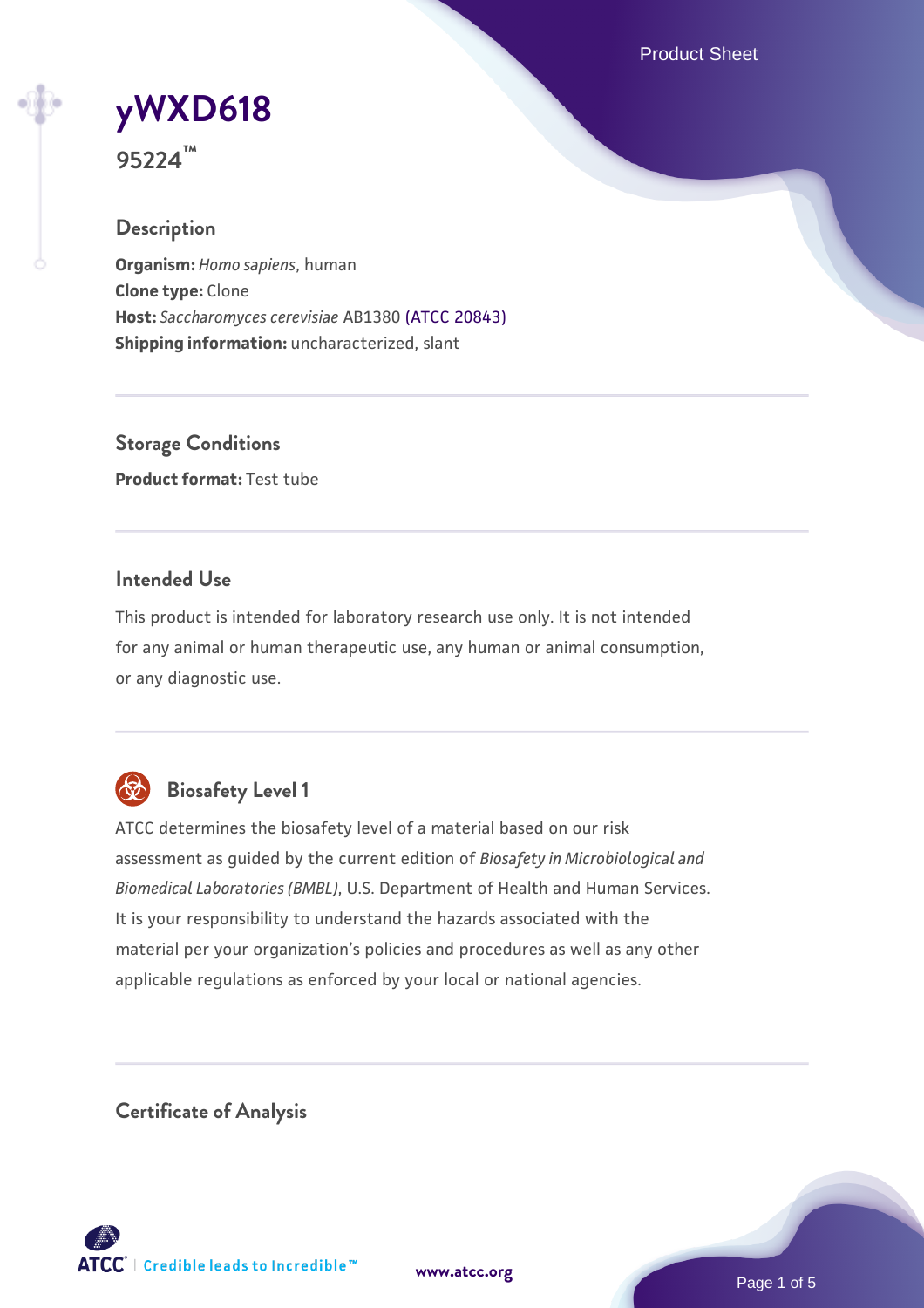

For batch-specific test results, refer to the applicable certificate of analysis that can be found at www.atcc.org.

#### **Insert Information**

**Type of DNA:** genomic **Genome:** Homo sapiens **Chromosome:** X X q24-q28 **Gene name:** DNA Segment, single copy **Gene product:** DNA Segment, single copy [DXS2204] **Gene symbol:** DXS2204 **Contains complete coding sequence:** Unknown **Insert end:** EcoRI

#### **Vector Information**

**Construct size (kb):** 170.0 **Intact vector size:** 11.454 **Vector name:** pYAC4 **Type of vector:** YAC **Host range:** *Saccharomyces cerevisiae*; *Escherichia coli* **Vector information:** other: telomere, 3548-4235 other: telomere, 6012-6699 Cross references: DNA Seq. Acc.: U01086 **Cloning sites:** EcoRI **Markers:** SUP4; HIS3; ampR; URA3; TRP1 **Replicon:** pMB1, 7186-7186; ARS1, 9632-10376

# **Growth Conditions**

**Medium:** 



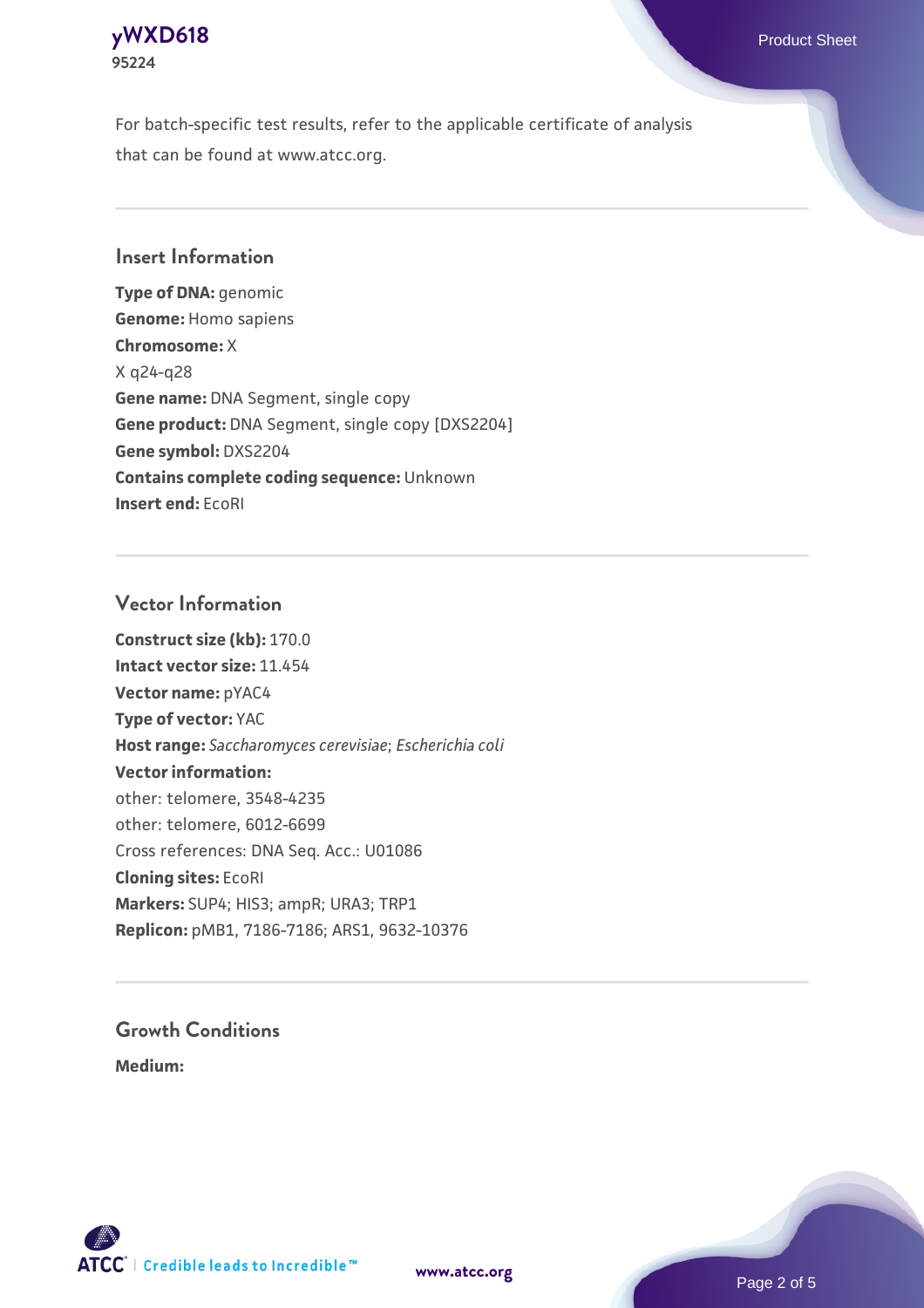**[yWXD618](https://www.atcc.org/products/95224)** Product Sheet **95224**

[ATCC Medium 1245: YEPD](https://www.atcc.org/-/media/product-assets/documents/microbial-media-formulations/1/2/4/5/atcc-medium-1245.pdf?rev=705ca55d1b6f490a808a965d5c072196) **Temperature:** 30°C

#### **Notes**

More information may be available from ATCC (http://www.atcc.org or 703- 365-2620).

## **Material Citation**

If use of this material results in a scientific publication, please cite the material in the following manner: yWXD618 (ATCC 95224)

#### **References**

References and other information relating to this material are available at www.atcc.org.

#### **Warranty**

The product is provided 'AS IS' and the viability of ATCC® products is warranted for 30 days from the date of shipment, provided that the customer has stored and handled the product according to the information included on the product information sheet, website, and Certificate of Analysis. For living cultures, ATCC lists the media formulation and reagents that have been found to be effective for the product. While other unspecified media and reagents may also produce satisfactory results, a change in the ATCC and/or depositor-recommended protocols may affect the recovery, growth, and/or function of the product. If an alternative medium formulation or reagent is used, the ATCC warranty for viability is no longer



**[www.atcc.org](http://www.atcc.org)**

Page 3 of 5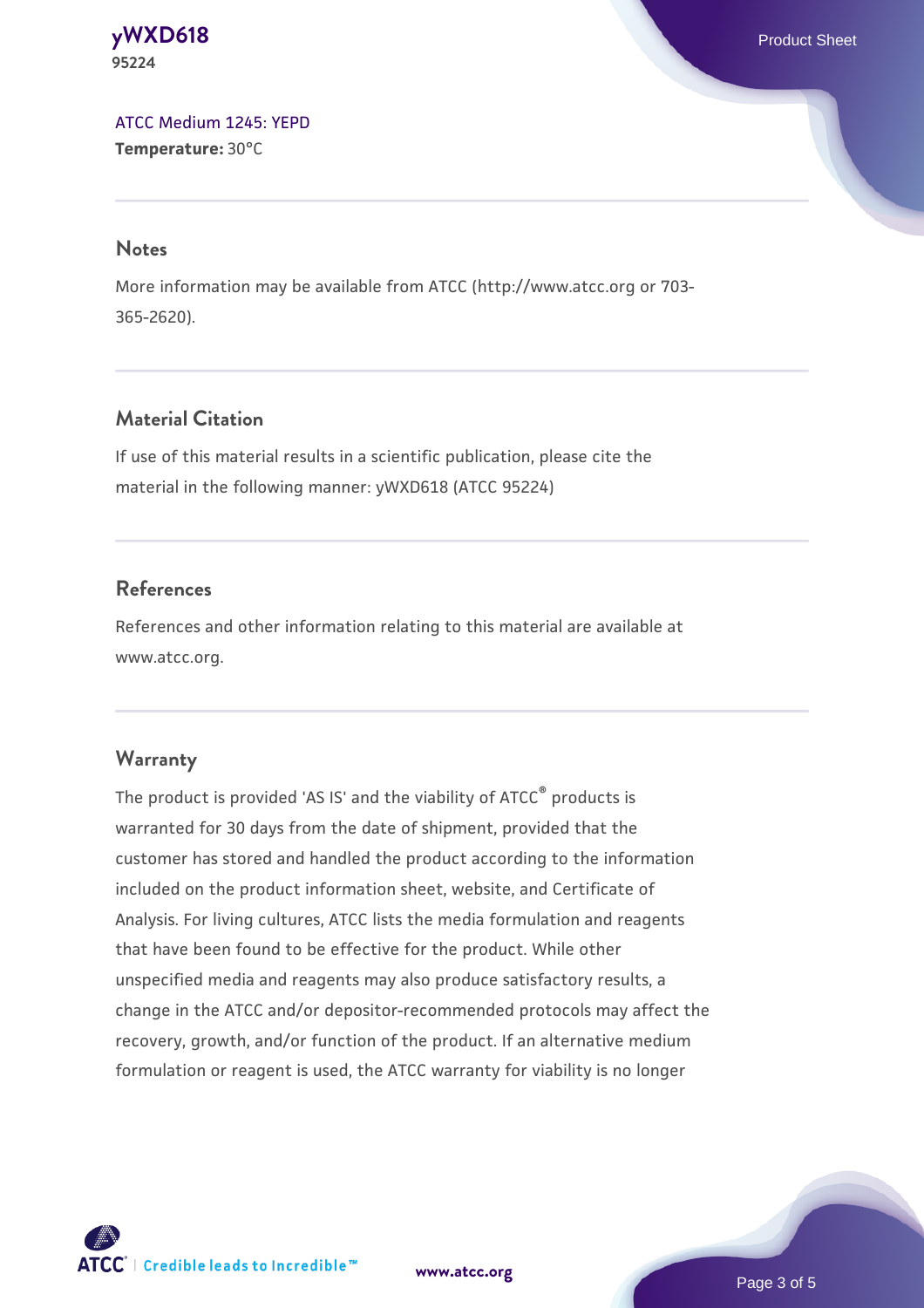**[yWXD618](https://www.atcc.org/products/95224)** Product Sheet **95224**

valid. Except as expressly set forth herein, no other warranties of any kind are provided, express or implied, including, but not limited to, any implied warranties of merchantability, fitness for a particular purpose, manufacture according to cGMP standards, typicality, safety, accuracy, and/or noninfringement.

#### **Disclaimers**

This product is intended for laboratory research use only. It is not intended for any animal or human therapeutic use, any human or animal consumption, or any diagnostic use. Any proposed commercial use is prohibited without a license from ATCC.

While ATCC uses reasonable efforts to include accurate and up-to-date information on this product sheet, ATCC makes no warranties or representations as to its accuracy. Citations from scientific literature and patents are provided for informational purposes only. ATCC does not warrant that such information has been confirmed to be accurate or complete and the customer bears the sole responsibility of confirming the accuracy and completeness of any such information.

This product is sent on the condition that the customer is responsible for and assumes all risk and responsibility in connection with the receipt, handling, storage, disposal, and use of the ATCC product including without limitation taking all appropriate safety and handling precautions to minimize health or environmental risk. As a condition of receiving the material, the customer agrees that any activity undertaken with the ATCC product and any progeny or modifications will be conducted in compliance with all applicable laws, regulations, and guidelines. This product is provided 'AS IS' with no representations or warranties whatsoever except as expressly set forth herein and in no event shall ATCC, its parents, subsidiaries, directors, officers, agents, employees, assigns, successors, and affiliates be liable for indirect, special, incidental, or consequential damages of any kind in connection with or arising out of the customer's use of the product. While reasonable effort is made to ensure authenticity and reliability of materials on deposit, ATCC is not liable for damages arising from the misidentification or



**[www.atcc.org](http://www.atcc.org)**

Page 4 of 5